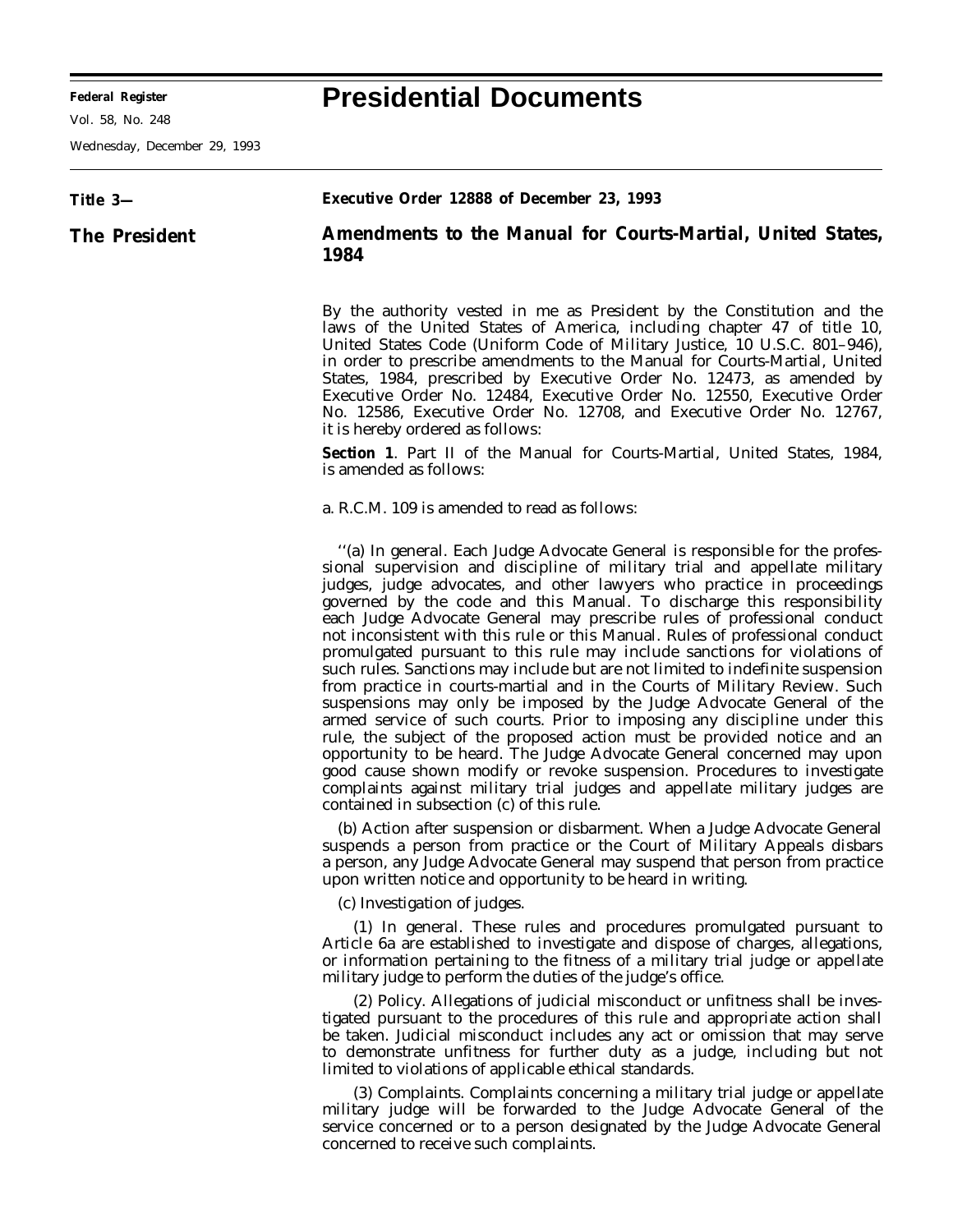(4) *Initial action upon receipt of a complaint*. Upon receipt, a complaint will be screened by the Judge Advocate General concerned or by the individual designated in subsection  $(c)(3)$  of this rule to receive complaints. An initial inquiry is necessary if the complaint, taken as true, would constitute judicial misconduct or unfitness for further service as a judge. Prior to the commencement of an initial inquiry, the Judge Advocate General concerned shall be notified that a complaint has been filed and that an initial inquiry will be conducted. The Judge Advocate General concerned may temporarily suspend the subject of a complaint from performing judicial duties pending the outcome of any inquiry or investigation conducted pursuant to this rule. Such inquiries or investigations shall be conducted with reasonable promptness.

(5) *Initial inquiry*.

(A) *In general*. An initial inquiry is necessary to determine if the complaint is substantiated. A complaint is substantiated upon finding that it is more likely than not that the subject judge has engaged in judicial misconduct or is otherwise unfit for further service as a judge.

(B) *Responsibility to conduct initial inquiry*. The Judge Advocate General concerned, or the person designated to receive complaints under subsection (c)(3) of this rule, will conduct or order an initial inquiry. The individual designated to conduct the inquiry should, if practicable, be senior to the subject of the complaint. If the subject of the complaint is a military trial judge, the individual designated to conduct the initial inquiry should, if practicable, be a military trial judge or an individual with experience as a military trial judge. If the subject of the complaint is an appellate military judge, the individual designated to conduct the inquiry should, if practicable, have experience as an appellate military judge.

(C) *Due process*. During the initial inquiry, the subject of the complaint will, at a minimum, be given notice and an opportunity to be heard.

(D) *Action following the initial inquiry*. If the complaint is not substantiated pursuant to subsection  $(c)(5)(A)$  of this rule, the complaint shall be dismissed as unfounded. If the complaint is substantiated, minor professional disciplinary action may be taken or the complaint may be forwarded, with findings and recommendations, to the Judge Advocate General concerned. Minor professional disciplinary action is defined as counselling or the issuance of an oral or written admonition or reprimand. The Judge Advocate General concerned will be notified prior to taking minor professional disciplinary action or dismissing a complaint as unfounded.

(6) *Action by the Judge Advocate General.*

(A) *In general*. The Judge Advocates General are responsible for the professional supervision and discipline of military trial and appellate military judges under their jurisdiction. Upon receipt of findings and recommendations required by subsection (c)(5)(D) of this rule the Judge Advocate General concerned will take appropriate action.

(B) *Appropriate Actions*. The Judge Advocate General concerned may dismiss the complaint, order an additional inquiry, appoint an ethics commission to consider the complaint, refer the matter to another appropriate investigative agency or take appropriate professional disciplinary action pursuant to the rules of professional conduct prescribed by the Judge Advocate General under subsection (a) of this rule. Any decision of a Judge Advocate General, under this rule, is final and is not subject to appeal.

(C) *Standard of Proof*. Prior to taking professional disciplinary action, other than minor disciplinary action as defined in subsection (c)(5)(D) of this rule, the Judge Advocate General concerned shall find, in writing, that the subject of the complaint engaged in judicial misconduct or is otherwise unfit for continued service as a military judge, and that such misconduct or unfitness is established by clear and convincing evidence.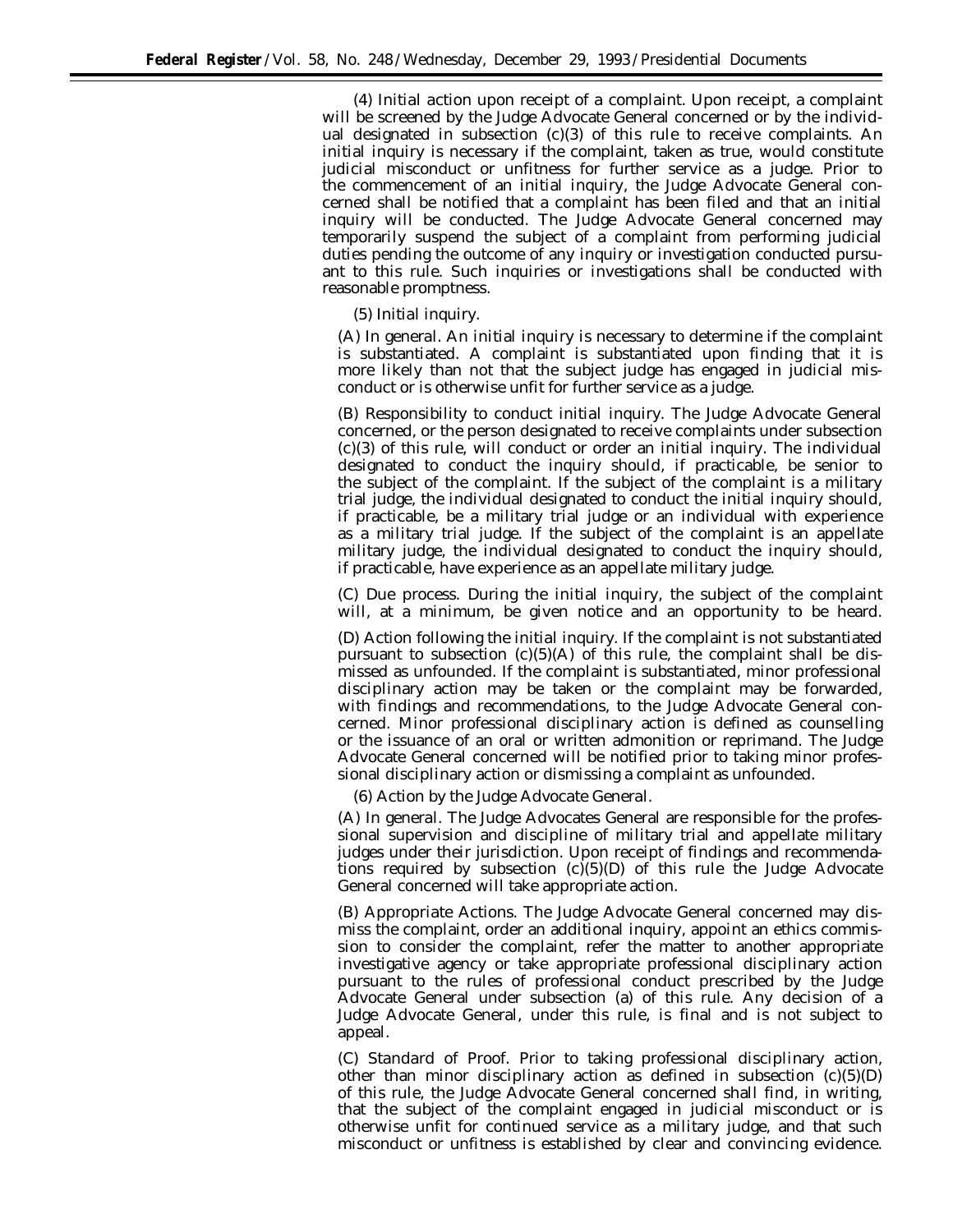(D) *Due process*. Prior to taking final action on the complaint, the Judge Advocate General concerned will ensure that the subject of the complaint is, at a minimum, given notice and an opportunity to be heard.

## (7) *The Ethics Commission*.

(A) *Membership*. If appointed pursuant to subsection  $(c)(6)(B)$  of this rule, an ethics commission shall consist of at least three members. If the subject of the complaint is a military trial judge, the commission should include one or more military trial judges or individuals with experience as a military trial judge. If the subject of the complaint is an appellate military judge, the commission should include one or more individuals with experience as an appellate military judge. Members of the commission should, if practicable, be senior to the subject of the complaint.

(B) *Duties*. The commission will perform those duties assigned by the Judge Advocate General concerned. Normally, the commission will provide an opinion as to whether the subject's acts or omissions constitute judicial misconduct or unfitness. If the commission determines that the affected judge engaged in judicial misconduct or is unfit for continued judicial service, the commission may be required to recommend an appropriate disposition to the Judge Advocate General concerned.

(8) *Rules of procedure*. The Secretary of Defense or the Secretary of the service concerned may establish additional procedures consistent with this rule and Article 6a.''

b. R.C.M. 305(f) is amended to read as follows:

*''Military Counsel*. If requested by the prisoner and such request is made known to military authorities, military counsel shall be provided to the prisoner before the initial review under subsection (i) of this rule or within 72 hours of such a request being first communicated to military authorities, whichever occurs first. Counsel may be assigned for the limited purpose of representing the accused only during the pretrial confinement proceedings before charges are referred. If assignment is made for this limited purpose, the prisoner shall be so informed. Unless otherwise provided by regulations of the Secretary concerned, a prisoner does not have a right under this rule to have military counsel of the prisoner's own selection.''.

c. R.C.M.  $305(h)(2)(A)$  is amended to read as follows:

''(A) *Decision*. Not later than 72 hours after the commander's ordering of a prisoner into pretrial confinement, or after receipt of a report that a member of the commander's unit or organization has been confined, whichever situation is applicable, the commander shall decide whether pretrial confinement will continue.''.

## d. R.C.M. 305(i)(1) is amended to read as follows:

''(1) *In general*. A review of the adequacy of probable cause to believe the prisoner has committed an offense and of the necessity for continued pretrial confinement shall be made within 7 days of the imposition of confinement under military control. If the prisoner was apprehended by civilian authorities and remains in civilian custody at the request of military authorities, reasonable efforts will be made to bring the prisoner under military control in a timely fashion. In calculating the number of days of confinement for purposes of this rule, the initial date of confinement shall count as one day and the date of the review shall also count as one day.''.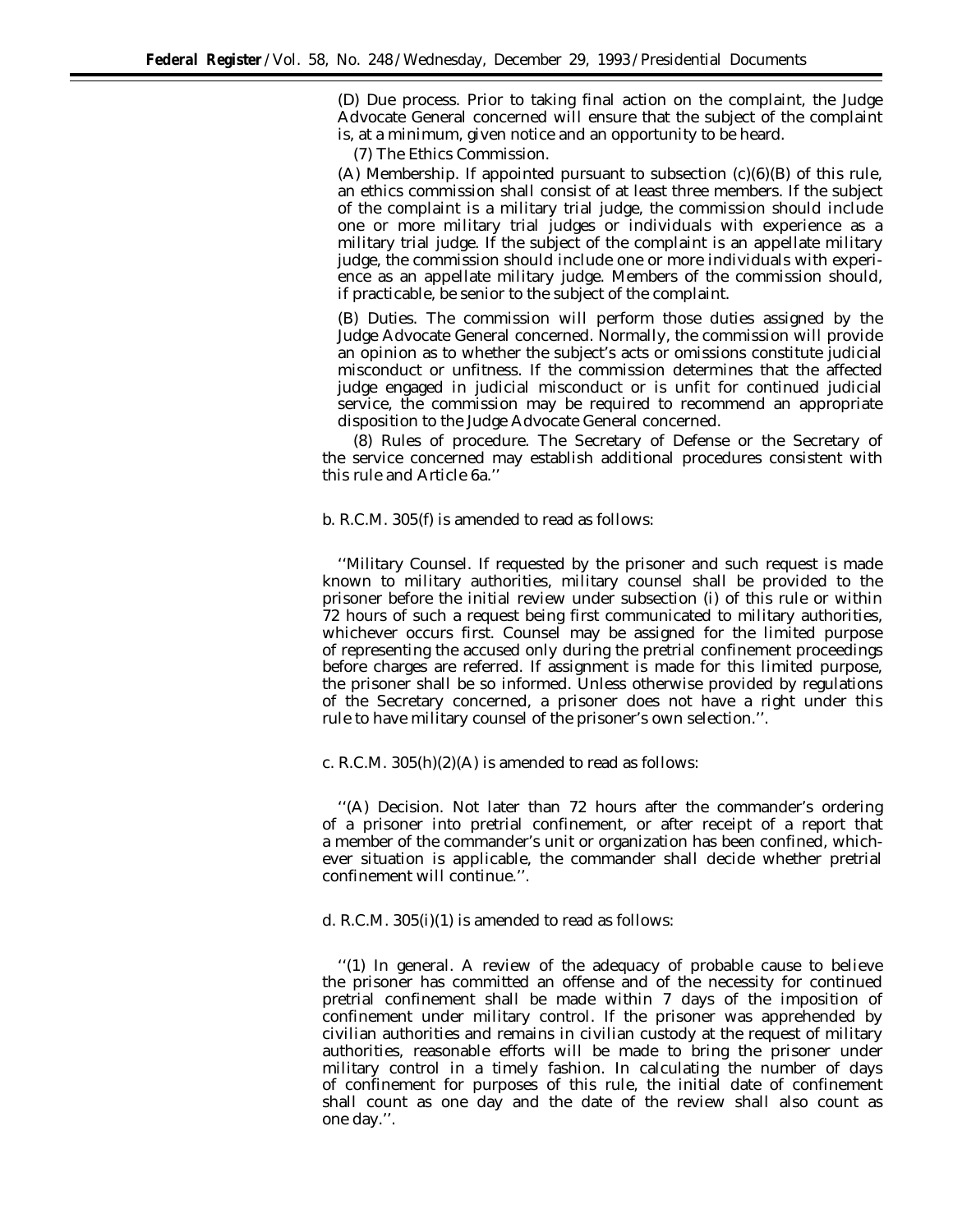e. R.C.M. 405(i) is amended to read as follows:

''(i) *Military Rules of Evidence*. The Military Rules of Evidence—other than Mil. R. Evid. 301, 302, 303, 305, 412, and Section V—shall not apply in pretrial investigations under this rule.''.

f. R.C.M.  $701(g)(3)(C)$  is amended to read as follows:

''(C) Prohibit the party from introducing evidence, calling a witness, or raising a defense not disclosed; and''.

g. R.C.M. 704(e) is amended to read as follows:

''(e) *Decision to grant immunity*. Unless limited by superior competent authority, the decision to grant immunity is a matter within the sole discretion of the appropriate general court-martial convening authority. However, if a defense request to immunize a witness has been denied, the military judge may, upon motion of the defense, grant appropriate relief directing that either an appropriate general court-martial convening authority grant testimonial immunity to a defense witness or, as to the affected charges and specifications, the proceedings against the accused be abated, upon findings that:

(1) The witness intends to invoke the right against self-incrimination to the extent permitted by law if called to testify; and

(2) The Government has engaged in discriminatory use of immunity to obtain a tactical advantage, or the Government, through its own overreaching, has forced the witness to invoke the privilege against self-incrimination; and

(3) The witness' testimony is material, clearly exculpatory, not cumulative, not obtainable from any other source and does more than merely affect the credibility of other witnesses.''.

h. R.C.M. 910(a)(1) is amended to read as follows:

''(1) *In general*. An accused may plead as follows: guilty; not guilty to an offense as charged, but guilty of a named lesser included offense; guilty with exceptions, with or without substitutions, not guilty of the exceptions, but guilty of the substitutions, if any; or, not guilty. A plea of guilty may not be received as to an offense for which the death penalty may be adjudged by the court-martial.''.

i. R.C.M. 918(a)(1) is amended to read as follows:

''(1) *As to a specification*. General findings as to a specification may be: guilty; not guilty of an offense as charged, but guilty of a named lesser included offense; guilty with exceptions, with or without substitutions, not guilty of the exceptions, but guilty of the substitutions, if any; not guilty only by reason of lack of mental responsibility; or, not guilty. Exceptions and substitutions may not be used to substantially change the nature of the offense or to increase the seriousness of the offense or the maximum punishment for it.''.

j. R.C.M. 920(b) is amended to read as follows: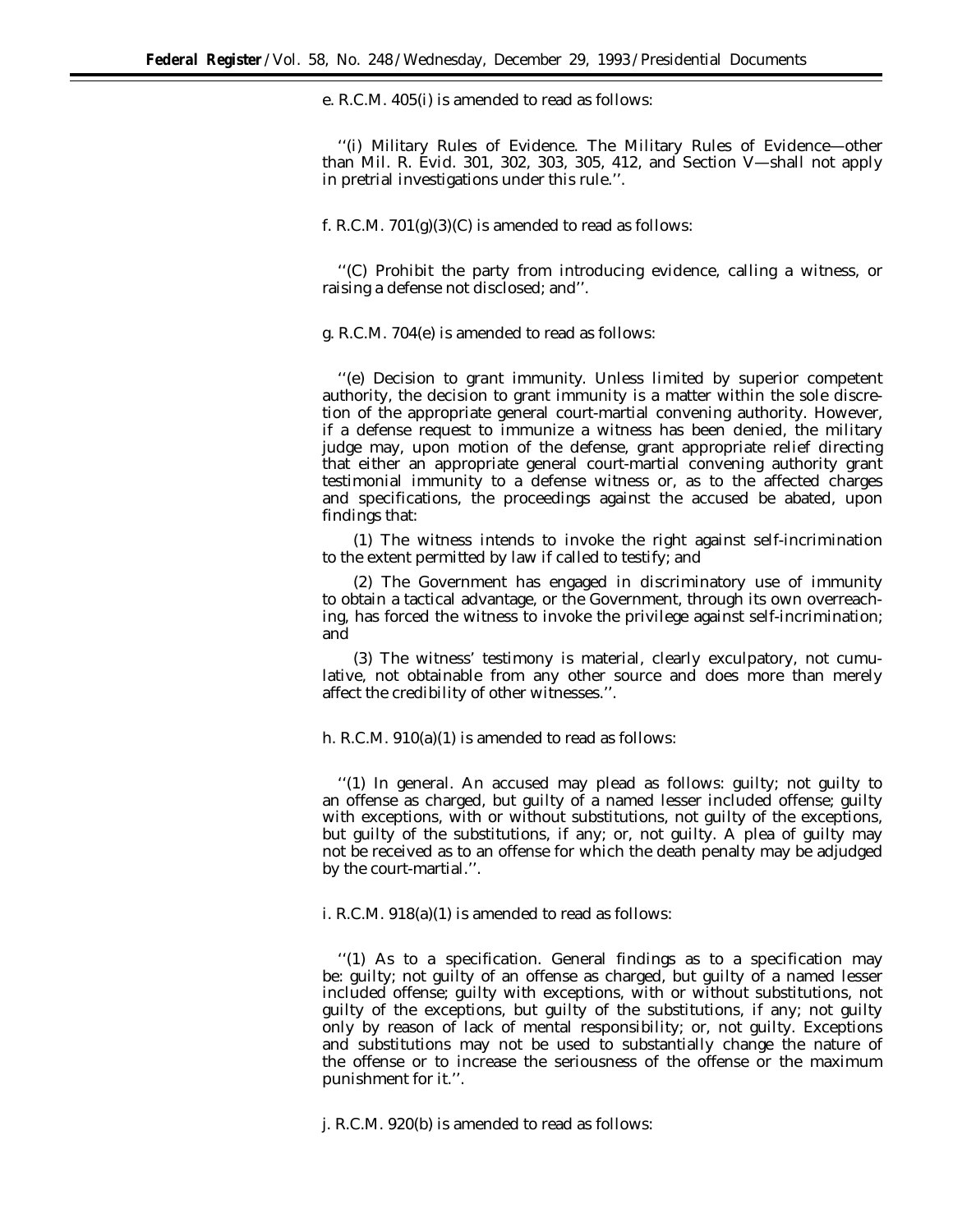''(b) *When given*. Instructions on findings shall be given before or after arguments by counsel, or at both times, and before the members close to deliberate on findings, but the military judge may, upon request of the members, any party, or sua sponte, give additional instructions at a later time.''.

k. R.C.M.  $1103(g)(1)(A)$  is amended to read as follows:

''*In general*. In general and special courts-martial which require a verbatim transcript under subsections (b) or (c) of this rule and are subject to review by a Court of Military Review under Article 66, the trial counsel shall cause to be prepared an original and four copies of the record of trial. In all other general and special courts-martial the trial counsel shall cause to be prepared an original and one copy of the record of trial.''.

**Sec. 2.** Part III of the Manual for Courts-Martial, United States, 1984, is amended as follows:

a. Mil. R. Evid.  $311(e)(2)$  is amended to read as follows:

''(2) *Derivative Evidence*. Evidence that is challenged under this rule as derivative evidence may be admitted against the accused if the military judge finds by a preponderance of the evidence that the evidence was not obtained as a result of an unlawful search or seizure, that the evidence ultimately would have been obtained by lawful means even if the unlawful search or seizure had not been made, or that the evidence was obtained by officials who reasonably and with good faith relied on the issuance of an authorization to search, seize, or apprehend or a search warrant or an arrest warrant. Notwithstanding other provisions of this Rule, an apprehension made in a dwelling in a manner that violates R.C.M.  $302(d)(2)$ &(e) does not preclude the admission into evidence of a statement of an individual apprehended provided (1) that the apprehension was based on probable cause, (2) that the statement was made subsequent to the apprehension at a location outside the dwelling, and (3) that the statement was otherwise in compliance with these rules.''.

b. Mil. R. Evid. 505(a) is amended to read as follows:

''(a) *General rule of privilege.* Classified information is privileged from disclosure if disclosure would be detrimental to the national security. As with other rules of privilege this rule applies to all stages of the proceedings.''.

c. Mil. R. Evid.  $505(g)(1)(D)$  is amended by adding the following at the end:

''All persons requiring security clearances shall cooperate with investigatory personnel in any investigations which are necessary to obtain a security clearance.''.

d. Mil. R. Evid. 505(h)(3) is amended to read as follows:

''(3) *Content of notice.* The notice required by this subdivision shall include a brief description of the classified information. The description, to be sufficient, must be more than a mere general statement of the areas about which evidence may be introduced. The accused must state, with particularity, which items of classified information he reasonably expects will be revealed by his defense.''.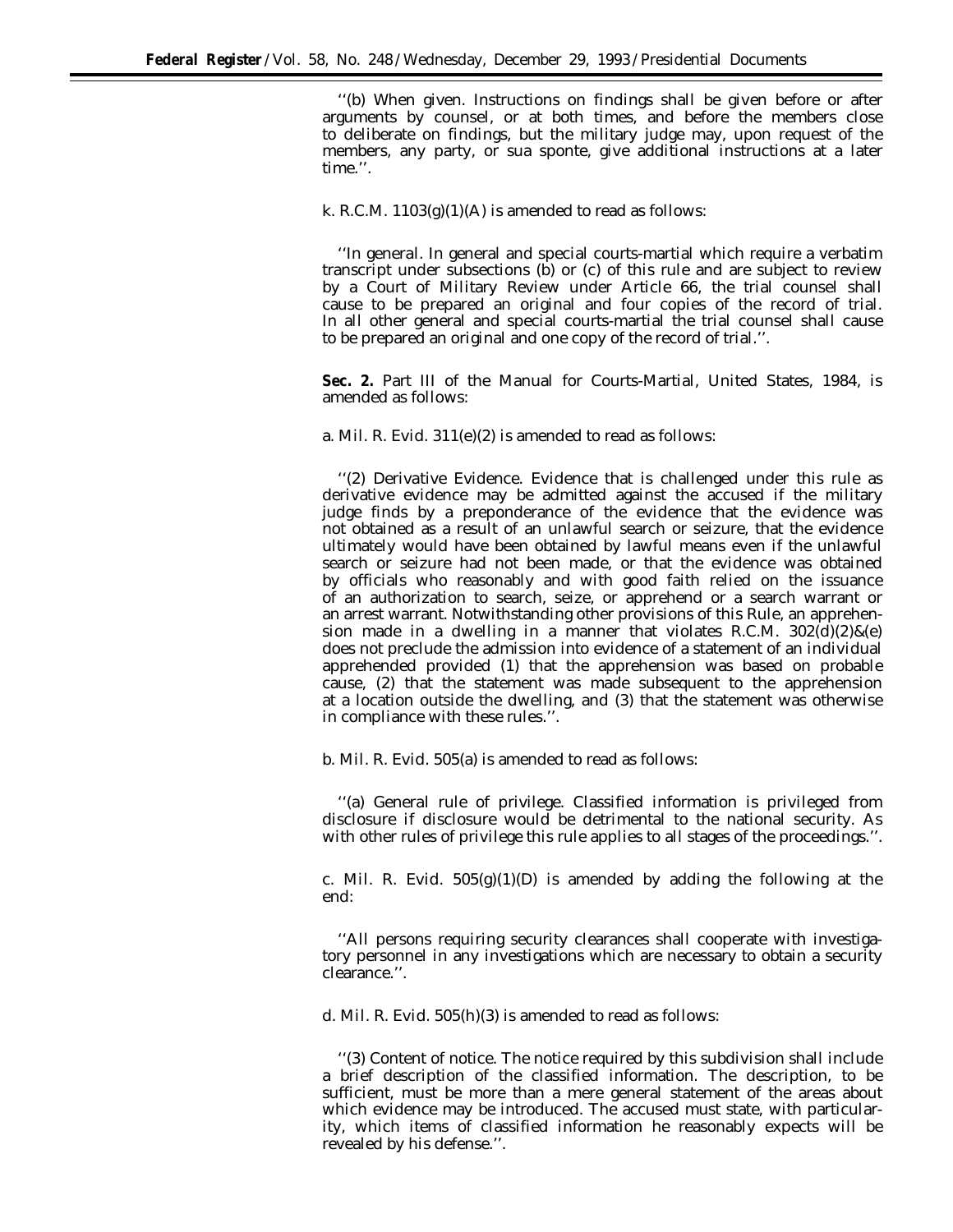e. Mil. R. Evid. 505(i)(3) is amended to read as follows:

''(3) *Demonstration of national security nature of the information.* In order to obtain an in camera proceeding under this rule, the Government shall submit the classified information and an affidavit ex parte for examination by the military judge only. The affidavit shall demonstrate that disclosure of the information reasonably could be expected to cause damage to the national security in the degree required to warrant classification under the applicable executive order, statute, or regulation.''.

f. Mil. R. Evid. 505(i)(4)(B) is amended to read as follows:

''*Standard*. Classified information is not subject to disclosure under this subdivision unless the information is relevant and necessary to an element of the offense or a legally cognizable defense and is otherwise admissible in evidence. In presentencing proceedings, relevant and material classified information pertaining to the appropriateness of, or the appropriate degree of, punishment shall be admitted only if no unclassified version of such information is available.''.

g. Mil. R. Evid. 505(j)(5) is amended to read as follows:

''(5) *Closed session*. The military judge may exclude the public during that portion of the presentation of evidence that discloses classified information.''.

h. Mil. R. Evid. 609(a) is amended to read as follows:

''(a) *General rule*. For the purpose of attacking the credibility of a witness, (1) evidence that a witness other than the accused has been convicted of a crime shall be admitted, subject to Mil. R. Evid. 403, if the crime was punishable by death, dishonorable discharge, or imprisonment in excess of one year under the law under which the witness was convicted, and evidence that an accused has been convicted of such a crime shall be admitted if the military judge determines that the probative value of admitting this evidence outweighs its prejudicial effect to the accused; and (2) evidence that any witness has been convicted of a crime shall be admitted if it involved dishonesty or false statement, regardless of the punishment. In determining whether a crime tried by court-martial was punishable by death, dishonorable discharge, or imprisonment in excess of one year, the maximum punishment prescribed by the President under Article 56 at the time of the conviction applies without regard to whether the case was tried by general, special, or summary court-martial.''.

i. Mil. R. Evid. 1101(d) is amended to read as follows:

''(d) *Rules inapplicable*. These rules (other than with respect to privileges and Mil. R. Evid. 412) do not apply in investigative hearings pursuant to Article 32; proceedings for vacation of suspension of sentence pursuant to Article 72; proceedings for search authorizations; proceedings involving pretrial restraint; and in other proceedings authorized under the code or this Manual and not listed in subdivision (a).''.

Sec. 3. Part IV of the Manual for Courts-Martial, United States, 1984, is amended as follows:

a. Paragraph 37c is amended by inserting the following new subparagraphs (10) and (11) at the end thereof: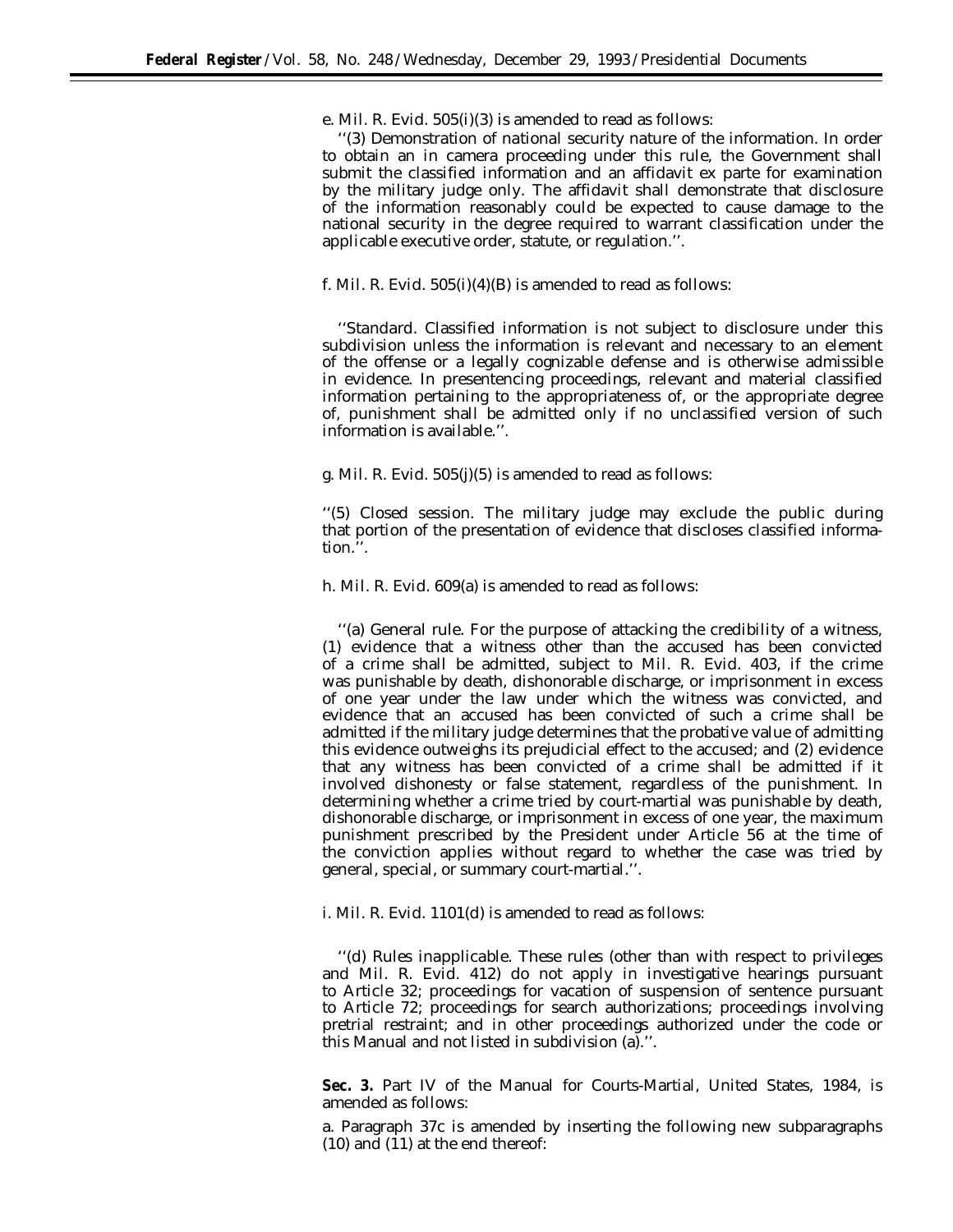''(10) *Use*. 'Use' means to inject, ingest, inhale, or otherwise introduce into the human body, any controlled substance. Knowledge of the presence of the controlled substance is a required component of use. Knowledge of the presence of the controlled substance may be inferred from the presence of the controlled substance in the accused's body or from other circumstantial evidence. This permissive inference may be legally sufficient to satisfy the government's burden of proof as to knowledge.

(11) *Deliberate ignorance*. An accused who consciously avoids knowledge of the presence of a controlled substance or the contraband nature of the substance is subject to the same criminal liability as one who has actual knowledge.''.

b. The last paragraph of paragraph 37e is amended to read as follows:

''When any offense under paragraph 37 is committed: while the accused is on duty as a sentinel or lookout; on board a vessel or aircraft used by or under the control of the armed forces; in or at a missile launch facility used by or under the control of the armed forces; while receiving special pay under 37 U.S.C. Section 310; in time of war; or in a confinement facility used by or under the control of the armed forces, the maximum period of confinement authorized for such an offense shall be increased by 5 years.''.

c. Paragraph 43d is amended to read as follows:

''d. *Lesser included offenses.*

(1) *Premeditated murder and murder during certain offenses.* Article 118(2) and (3)—murder

(2) *All murders under Article 118.*

(a) Article 119—involuntary manslaughter

(b) Article 128—assault; assault consummated by a battery; aggravated assault

(c) Article 134—negligent homicide

(3) *Murder as defined in Article 118(1), (2), and (4).*

(a) Article 80—attempts

(b) Article 119—voluntary manslaughter

(c) Article 134—assault with intent to commit murder

(d) Article 134—assault with intent to commit voluntary manslaughter''.

d. Para  $45d(1)$  is amended by adding the following at the end thereof:

''(e) Article 120(b)—carnal knowledge''.

e. Para 45f(1) is amended to read as follows:

''(1) *Rape.*

In that—————————————(personal jurisdiction data), did, (at/on board—location) (subject-matter jurisdiction data, if required), on or about —— rape ———————————— (a person who had not attained the age of 16 years).''.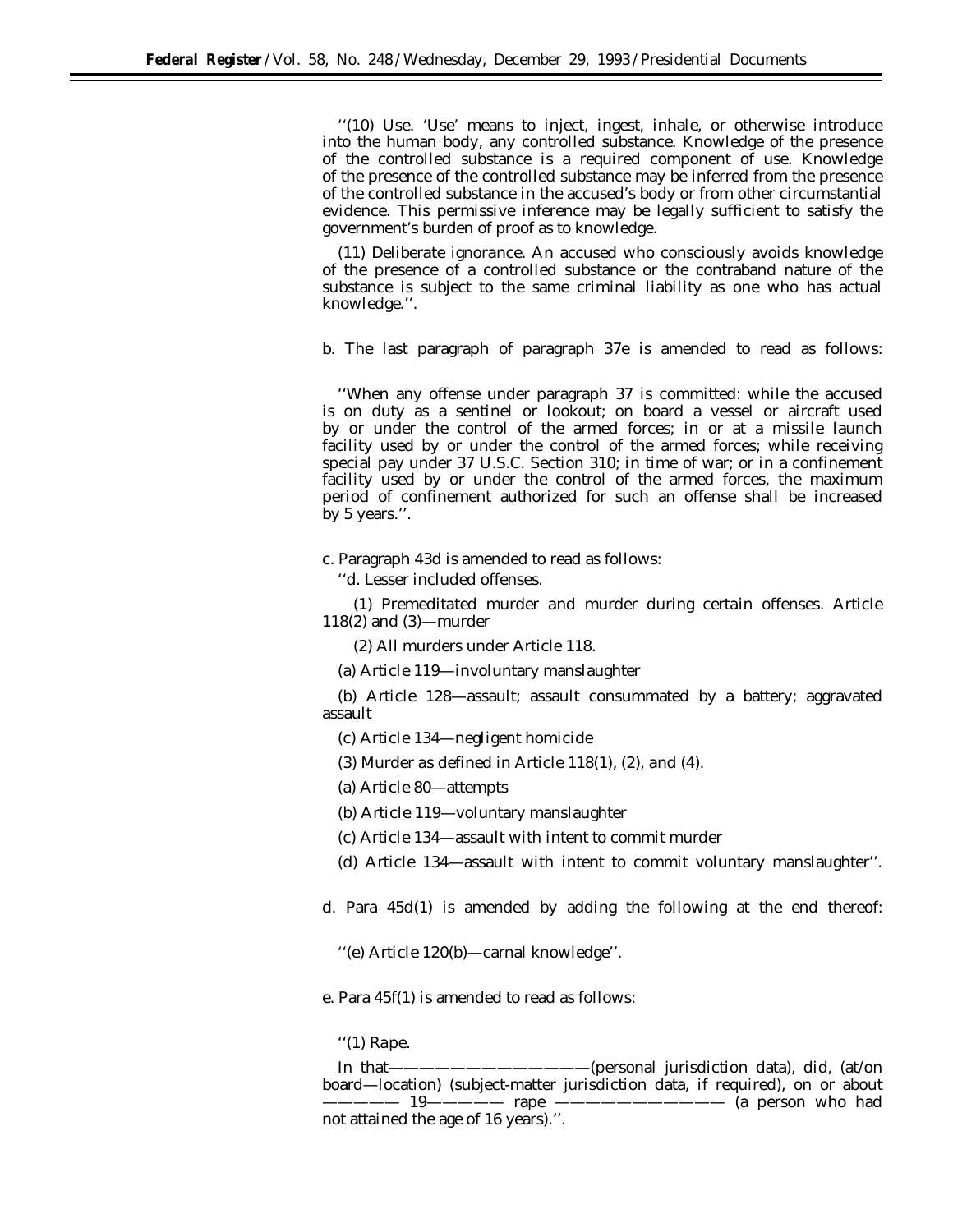f. The following new paragraph is inserted after paragraph 96:

## **''96a. Article 134 (Wrongful interference with an adverse administrative proceeding)**

a. *Text.* See paragraph 60.

b. *Elements.*

(1) That the accused wrongfully did a certain act;

(2) That the accused did so in the case of a certain person against whom the accused had reason to believe there were or would be adverse administrative proceedings pending;

(3) That the act was done with the intent to influence, impede, or obstruct the conduct of such adverse administrative proceeding, or otherwise obstruct the due administration of justice;

(4) That under the circumstances, the conduct of the accused was to the prejudice of good order and discipline in the armed forces or was of a nature to bring discredit upon the armed forces.

c. *Explanation.* For purposes of this paragraph ''adverse administrative proceeding'' includes any administrative proceeding or action, initiated against a servicemember, that could lead to discharge, loss of special or incentive pay, administrative reduction in grade, loss of a security clearance, bar to reenlistment, or reclassification. Examples of wrongful interference include wrongfully influencing, intimidating, impeding, or injuring a witness, an investigator, or other person acting on an adverse administrative action; by means of bribery, intimidation, misrepresentation, or force or threat of force delaying or preventing communication of information relating to such administrative proceeding; and, the wrongful destruction or concealment of information relevant to such adverse administrative proceeding.

d. *Lesser included offenses.* None.

e. *Maximum punishment.* Dishonorable discharge, forfeiture of all pay and allowances, and confinement for 5 years.

| f. Sample specification. In that———————— (personal jurisdiction                                                                                                                                                                                                                                                                                                                                                                                                                   |
|-----------------------------------------------------------------------------------------------------------------------------------------------------------------------------------------------------------------------------------------------------------------------------------------------------------------------------------------------------------------------------------------------------------------------------------------------------------------------------------|
| data), did, (at/on board—location) (subject-matter jurisdiction data, if re-                                                                                                                                                                                                                                                                                                                                                                                                      |
|                                                                                                                                                                                                                                                                                                                                                                                                                                                                                   |
| or to) [impede (an adverse administrative proceeding) (an investigation)                                                                                                                                                                                                                                                                                                                                                                                                          |
|                                                                                                                                                                                                                                                                                                                                                                                                                                                                                   |
| officer responsible for making a recommendation concerning the adverse                                                                                                                                                                                                                                                                                                                                                                                                            |
| administrative proceeding) (an individual responsible for making a decision                                                                                                                                                                                                                                                                                                                                                                                                       |
| concerning an adverse administrative proceeding) (an individual responsible                                                                                                                                                                                                                                                                                                                                                                                                       |
| for processing an adverse administrative proceeding) (---------------                                                                                                                                                                                                                                                                                                                                                                                                             |
| )] [(influence) (alter) the testimony of ---------, a witness before                                                                                                                                                                                                                                                                                                                                                                                                              |
| (a board established to consider an adverse administrative proceeding or                                                                                                                                                                                                                                                                                                                                                                                                          |
|                                                                                                                                                                                                                                                                                                                                                                                                                                                                                   |
| of $\frac{1}{1}$ of $\frac{1}{1}$ of $\frac{1}{1}$ of $\frac{1}{1}$ of $\frac{1}{1}$ of $\frac{1}{1}$ of $\frac{1}{1}$ of $\frac{1}{1}$ of $\frac{1}{1}$ of $\frac{1}{1}$ of $\frac{1}{1}$ of $\frac{1}{1}$ of $\frac{1}{1}$ of $\frac{1}{1}$ of $\frac{1}{1}$ of $\frac{1}{1}$ of $\frac{1}{1}$                                                                                                                                                                                  |
|                                                                                                                                                                                                                                                                                                                                                                                                                                                                                   |
|                                                                                                                                                                                                                                                                                                                                                                                                                                                                                   |
|                                                                                                                                                                                                                                                                                                                                                                                                                                                                                   |
| less) the said ------------, would [recommend dismissal of the                                                                                                                                                                                                                                                                                                                                                                                                                    |
| action against said -------] [(wrongfully refuse to testify) (testify falsely                                                                                                                                                                                                                                                                                                                                                                                                     |
| concerning $\leftarrow$ $\leftarrow$ $\leftarrow$ $\leftarrow$ $\leftarrow$ $\leftarrow$ $\leftarrow$ $\leftarrow$ $\leftarrow$ $\leftarrow$ $\leftarrow$ $\leftarrow$ $\leftarrow$ $\leftarrow$ $\leftarrow$ $\leftarrow$ $\leftarrow$ $\leftarrow$ $\leftarrow$ $\leftarrow$ $\leftarrow$ $\leftarrow$ $\leftarrow$ $\leftarrow$ $\leftarrow$ $\leftarrow$ $\leftarrow$ $\leftarrow$ $\leftarrow$ $\leftarrow$ $\leftarrow$ $\leftarrow$ $\leftarrow$ $\leftarrow$ $\leftarrow$ |
| proceeding) (before such investigating officer) (before such administrative                                                                                                                                                                                                                                                                                                                                                                                                       |
|                                                                                                                                                                                                                                                                                                                                                                                                                                                                                   |

**Sec. 4.** These amendments shall take effect on January 21, 1994, subject to the following:

a. The amendments made to paragraphs 37c, 37e, 43d(2), 45d(1), and 96a of Part IV shall apply to any offense committed on or after January 21, 1994.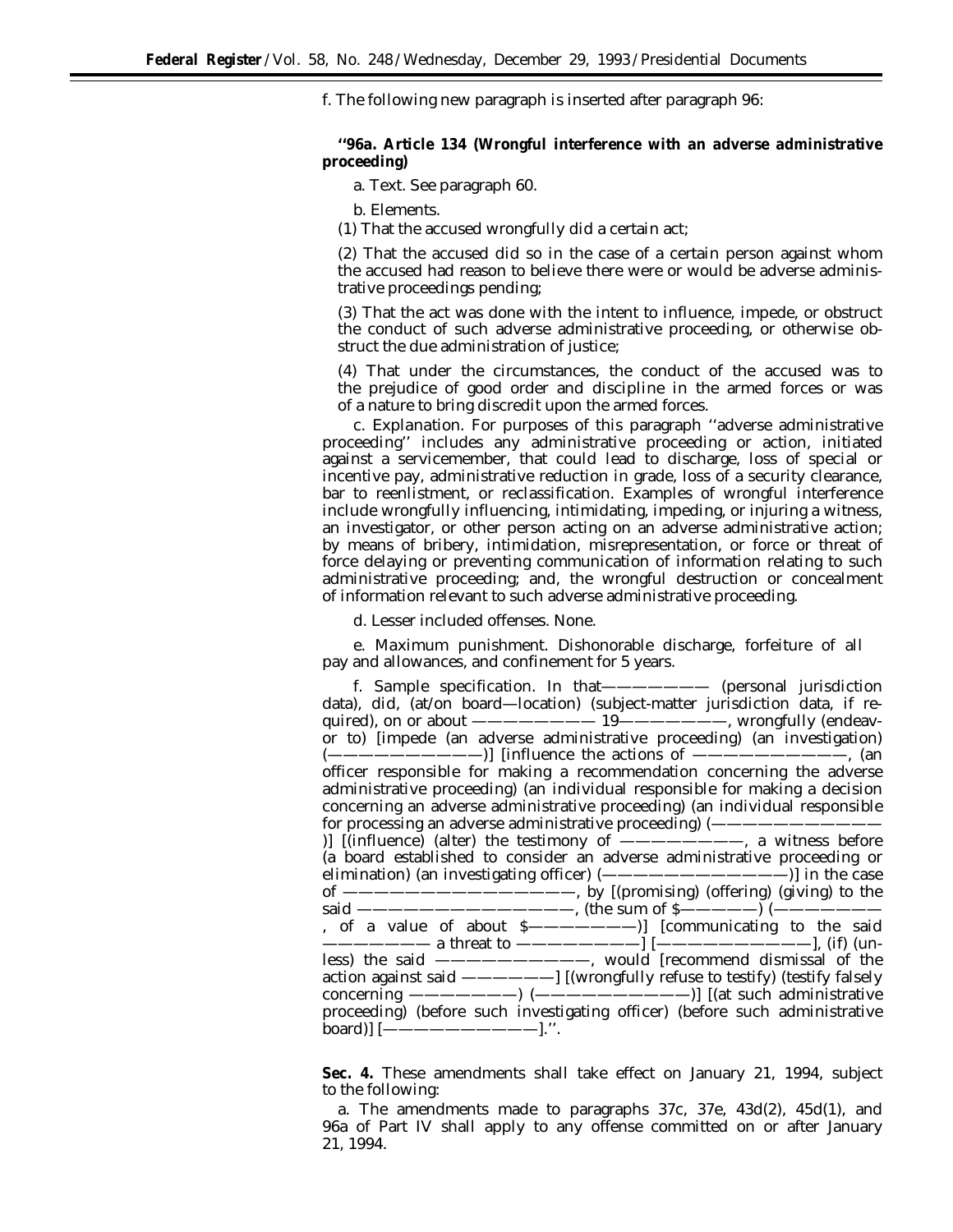b. The amendments made to Section III shall apply only in cases in which arraignment has been completed on or after January 21, 1994.

c. The amendment made to Rules for Courts-Martial  $405(i)$ ,  $701(g)(3)(C)$ , and 704(e) shall apply only in cases in which charges are preferred on or after January 21, 1994.

d. The amendments made to Rules for Courts-Martial 910, 918, and 920 shall apply only to cases in which arraignment occurs on or after January 21, 1994.

e. The amendments made to Rule for Courts-Martial 305 shall apply only to cases in which pretrial confinement is imposed on or after January 21, 1994.

f. The amendment to Rule for Courts-Martial  $1103(g)(1)(A)$  shall apply only in cases in which the sentence is adjudged on or after January 21, 1994.

g. Nothing contained in these amendments shall be construed to make punishable any act done or omitted prior to January 21, 1994, which was not punishable when done or omitted.

h. The maximum punishment for an offense committed prior to January 21, 1994, shall not exceed the applicable maximum in effect at the time of the commission of such offense.

i. Nothing in these amendments shall be construed to invalidate any nonjudicial punishment proceeding, restraint, investigation, referral of charges, trial in which arraignment occurred, or other action begun prior to January 21, 1994, and any such restraint, investigation, referral of charges, trial, or other action may proceed in the same manner and with the same effect as if these amendments had not been prescribed.

**Sec. 5.** The Secretary of Defense, on behalf of the President, shall transmit a copy of this order to the Congress of the United States in accord with section 836 of title 10 of the United States Code.

William Schutzen

THE WHITE HOUSE, *December 23, 1993.*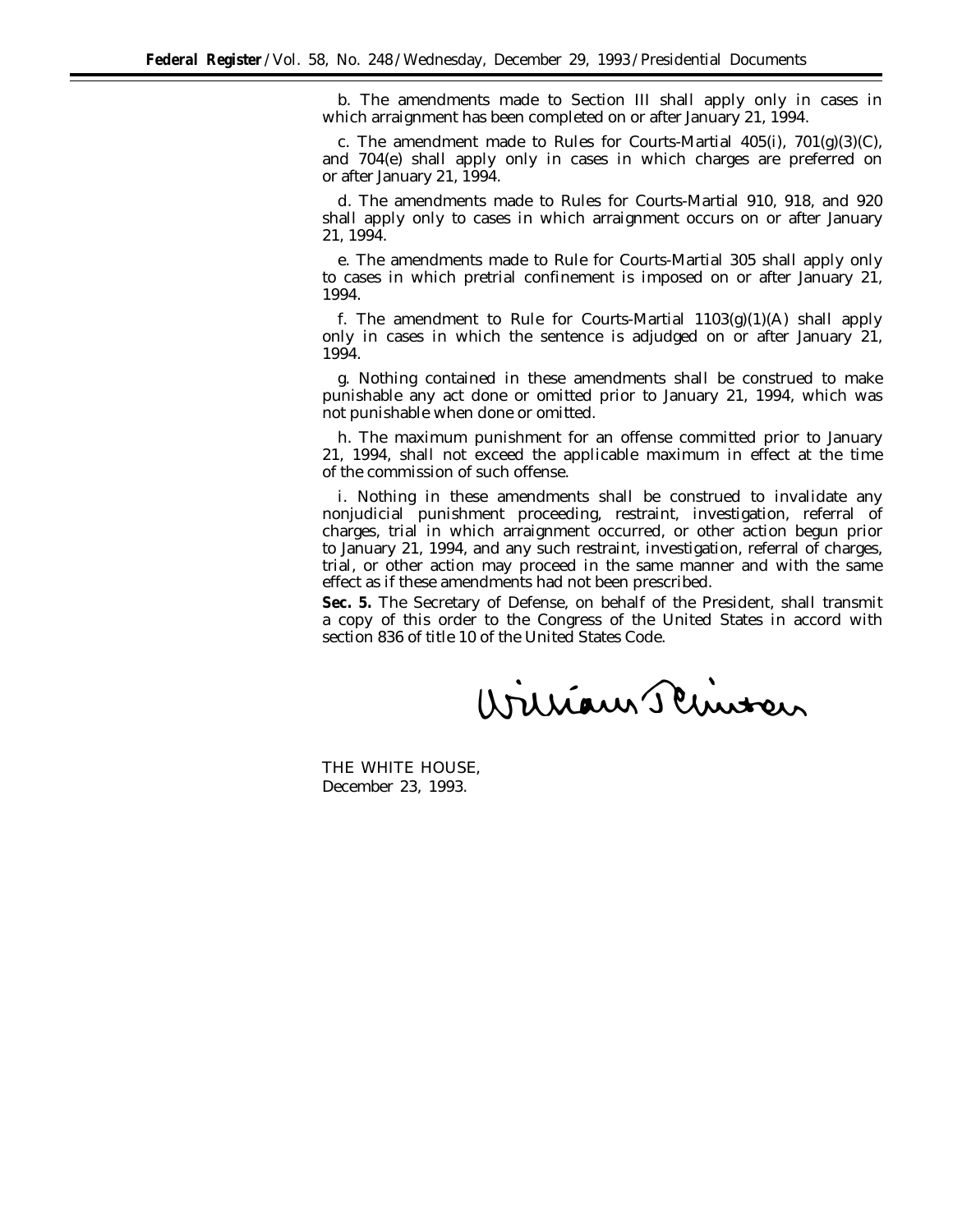## **Changes to the Discussion Accompanying the Manual for Courts-Martial, United States, 1984**

A. The following Discussion is inserted after R.C.M. 109(c)(2):

''The term 'unfitness' should be construed broadly, including, for example, matters relating to the incompetence, impartiality, and misconduct of the judge. Erroneous decisions of a judge are not subject to investigation under this rule. Challenges to these decisions are more appropriately left to the appellate process.''.

B. The following Discussion is inserted after R.C.M. 109(c)(3):

''Complaints need not be made in any specific form, but if possible complaints should be made under oath. Complaints may be made by judges, lawyers, a party, court personnel, members of the general public or members of the military community. Reports in the news media relating to the conduct of a judge may also form the basis of a complaint.

An individual designated to receive complaints under this subsection should have judicial experience. The chief trial judge of a service may be designated to receive complaints against military trial judges.''.

C. The following Discussion is inserted after R.C.M.  $109(c)(4)$ :

''Complaints under this subsection will be treated with confidentiality. Confidentiality protects the subject judge and the judiciary when a complaint is not substantiated. Confidentiality also encourages the reporting of allegations of judicial misconduct or unfitness and permits complaints to be screened with the full cooperation of others.

Complaints containing allegations of criminality should be referred to the appropriate criminal investigative agency in accordance with Appendix 3 of this Manual.''.

D. The following Discussion is inserted after R.C.M.  $109(c)(5)(B)$ :

''To avoid the type of conflict prohibited in Article 66(g), the Judge Advocate General's designee should ordinarily not be a member of the same Court of Military Review as the subject of the complaint. If practicable, a former appellate military judge should be designated.''.

E. The following Discussion is inserted after R.C.M.  $109(c)(6)(B)$ :

''The discretionary reassignment of military trial judges or appellate military judges to meet the needs of the service is not professional disciplinary action.''.

F. The following Discussion is inserted after R.C.M. 109(c)(7):

''The Judge Advocate General concerned may appoint an ad hoc or a standing commission.''.

G. The Discussion to R.C.M. 701 $(g)(3)$  is amended by adding the following after the first paragraph:

''The sanction of excluding the testimony of a defense witness should be used only upon finding that the defense counsel's failure to comply with this rule was willful and motivated by a desire to obtain a tactical advantage or to conceal a plan to present fabricated testimony. Moreover, the sanction of excluding the testimony of a defense witness should only be used if alternative sanctions could not have minimized the prejudice to the Government. Before imposing this sanction, the military judge must weigh the defendant's right to compulsory process against the countervailing public interests, including (1) the integrity of the adversary process; (2)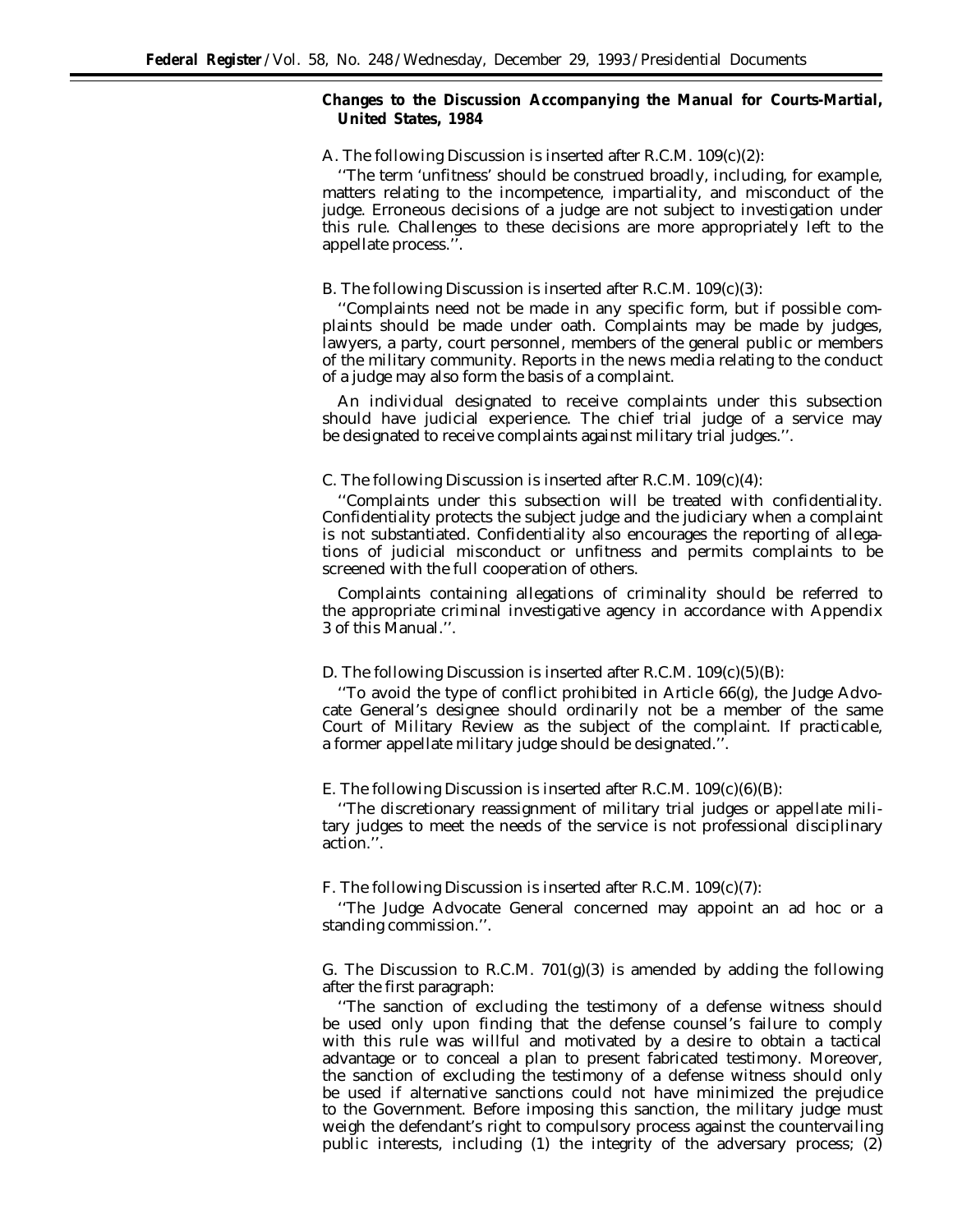the interest in the fair and efficient administration of military justice; and (3) the potential prejudice to the truth-determining function of the trial process.''.

H. The Discussion following R.C.M. 910(a)(1) is amended to read as follows: ''*See* paragraph 2, Part IV, concerning lesser included offenses. When the plea is to a named lesser included offense without the use of exceptions and substitutions, the defense counsel should provide a written revised specification accurately reflecting the plea and request that the revised specification be included in the record as an appellate exhibit. A plea of guilty to a lesser included offense does not bar the prosecution from proceeding on the offense as charged. *See also* subsection (g) of this rule.

A plea of guilty does not prevent the introduction of evidence, either in support of the factual basis for the plea, or, after findings are entered, in aggravation. *See* R.C.M. 1001(b)(4).''.

I. The last two paragraphs of the Discussion accompanying  $R.C.M. 918(a)(1)$ are amended to read as follows:

''*Lesser included offenses*. If the evidence fails to prove the offense charged but does prove an offense necessarily included in the offense charged, the factfinder may find the accused not guilty of the offense charged but guilty of a named lesser offense, which is included in the offense charged, without the use of exceptions and substitutions. Ordinarily, an attempt is a lesser included offense even if the evidence establishes that the offense charged was consummated. *See* Part IV concerning lesser included offenses.

*Offenses arising from the same act or transaction*. The accused may be found guilty of two or more offenses arising from the same act or transaction, whether or not the offenses are separately punishable. *But see* R.C.M. 906(b)(12); 907(b)(3)(B); 1003(c)(1)(C).'

J. The Discussion accompanying R.C.M. 920(b) is amended to read as follows:

''After members have reached a finding on a specification, instructions may not be given on an offense included therein which was not described in an earlier instruction unless the finding is illegal. This is true even if the finding has not been announced. When instructions are to be given is a matter within the sole discretion of the military trial judge.''.

Changes to the Analysis Accompanying the Manual for Courts-Martial, United States, 1984

1. Changes to Appendix 21, the Analysis accompanying the Rules for Courts-Martial (Part II, MCM, 1984).

a. R.C.M. 109. The Analysis is amended by inserting the following at the end thereof:

''*1993 Amendment*: Subsection (a) was amended to conform with subsection (c). The amendment to subsection (a) clarifies that the Judge Advocates General are responsible for the supervision and discipline of judges and attorneys. The amendment to subsection (a) is not intended to limit the authority of a Judge Advocate General in any way.

New subsection (c) is based on Article 6a, Uniform Code of Military Justice. Article 6a was enacted by the Defense Authorization Act for Fiscal Year 1990. "Military Appellate Procedures," title XIII, 1A1303, National Defense Authorization Act for Fiscal Year 1990, Pub. L. No. 101–189, 103 Stat. 1352, 1576 (1989). The legislative history reveals Congressional intent that, to the extent consistent with the Uniform Code of Military Justice, the procedures to investigate and dispose of allegations concerning judges in the military should emulate those procedures found in the civilian sector. *See H.R. Conf. Rep. No. 331, 101st Cong., 1st Sess. 656 (1989) [hereinafter*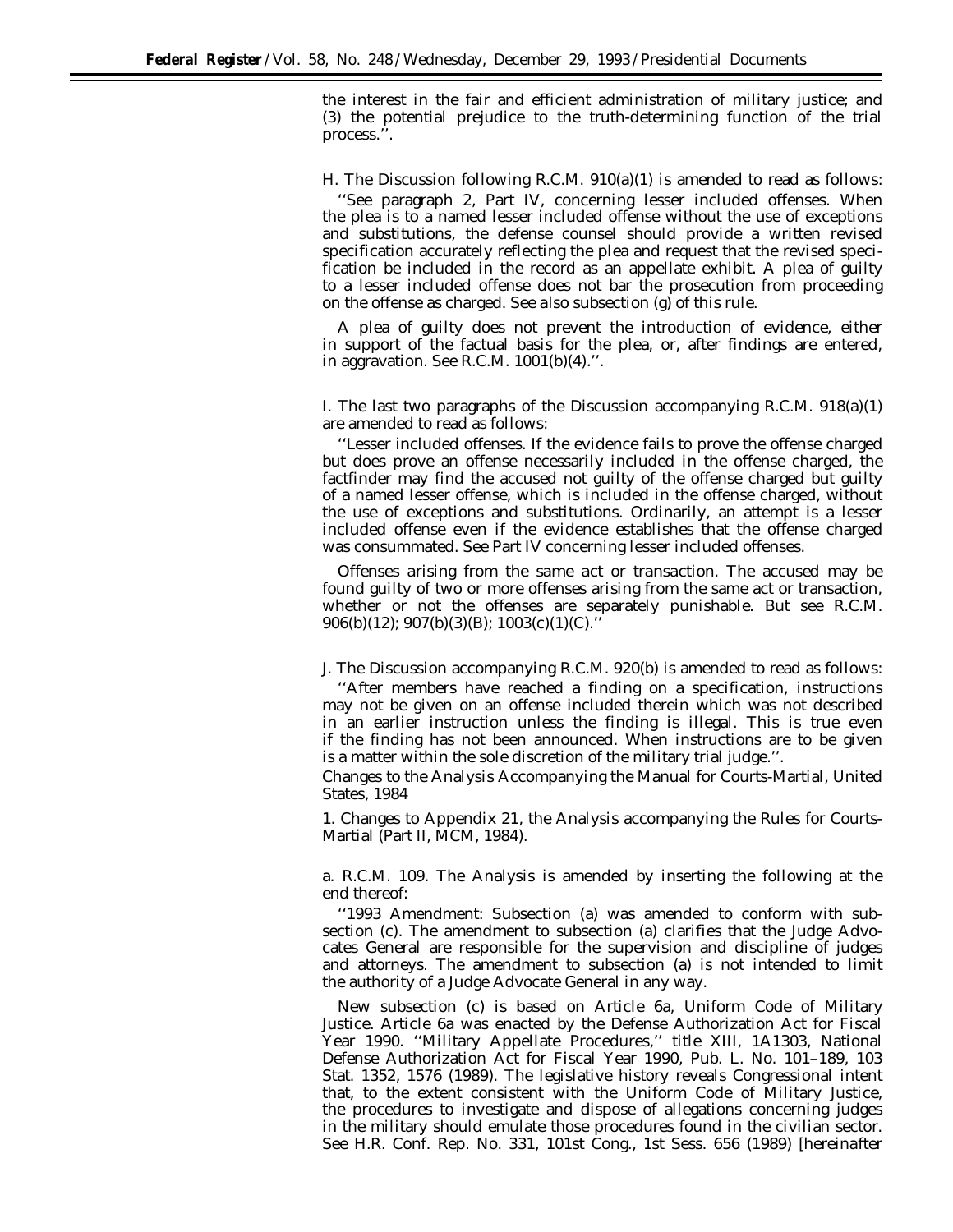*Conf. Rep. No. 331].* The procedures established by subsection (c) are largely patterned after the pertinent sections of the *ABA Model Standards Relating to Judicial Discipline and Disability Retirement (1978) [hereinafter ABA Model Standard]* and the procedures dealing with the investigation of complaints against federal judges in *28 U.S.C. 1A372 (1988)*. The rule recognizes, however, the overall responsibility of the Judge Advocates General for the certification, assignment, professional supervision and discipline of military trial and appellate military judges. *See* Articles 6, 26 & 66, Uniform Code of Military Justice.

Subsection  $(c)(2)$  is based on the committee report accompanying the FY 90 Defense Authorization Act. *See Conf. Rep. No. 331 at 658.* This subsection is designed to increase public confidence in the military justice system while contributing to the integrity of the system. See Landmark Communications v. Virginia, 435 U.S. 829 (1978).

The first sentence of the Discussion to subsection  $(c)(2)$  is based on the committee report accompanying the Defense Authorization Act. *Conf. Rep. No. 331 at 358.* The second and third sentences of the discussion are based on the commentary to *ABA Model Standard 3.4. See also Chandler v. Judicial Council,* 398 U.S. 74 (1970).

Subsections  $(c)(3)$ ,  $(c)(5)$ , and  $(c)(7)$  reflect, and adapt to the conditions of military practice, the general principle that judges should investigate judges.

The first paragraph of the Discussion to subsection  $(c)(3)$  is based on the commentary to *ABA Model Standard 4.1*.

The discussion to subsection (c)(4) is based on the commentary to *ABA Model Standard 4.6*.

The clear and convincing standard found in subsection  $(c)(6)(c)$  is based on *ABA Model Standard 7.10*.

Under subsection  $(c)(7)$ , the principal purpose of the commission is to advise the Judge Advocate General concerned as to whether the allegations contained in a complaint constitute a violation of applicable ethical standards. This subsection is not intended to preclude use of the commission for other functions such as rendering advisory opinions on ethical questions. *See ABA Model Standard 9* on the establishment and role of an advisory committee.

Subsection (c)(7)(A) is based on *ABA Model Standard 2.3*, which provides that one-third of the members of a commission should be active or retired judges.''.

b. R.C.M. 305(f). The Analysis accompanying R.C.M. 305(f) is amended by inserting the following at the end thereof:

''*1993 Amendment*: The amendment to subsection (f) provides a specific time period by which to measure compliance. Because it is possible to obtain credit for violations of this section under subsection (k), a standard of compliance was thought necessary. *See, e.g., United States v. Chapman*, 26 M.J. 515 (A.C.M.R. 1988), *pet. denied* 27 M.J. 404 (C.M.A. 1989). This amendment, while protecting the rights of the prisoner, also gives reasonable protection to the Government in those cases where the prisoner is confined in a civilian facility and the request is never, or is belatedly, communicated to military authorities. While it is expected that military authorities will have procedures whereby civilian confinement authorities communicate such requests in a timely fashion, the failure to communicate such a request, or the failure to notify military authorities in a timely manner should be tested for prejudice under Article 59, and should not be considered as invoking the credit provisions of subsection (k) of this rule.''.

c. R.C.M.  $305(h)(2)(A)$ . The Analysis accompanying R.C.M.  $305(h)(2)(A)$  is amended by inserting the following at the end thereof:

''*1993 Amendment*: The amendment to subsection (h)(2)(A) clarifies that the 72 hour period operates in two distinct situations: (a) if the commander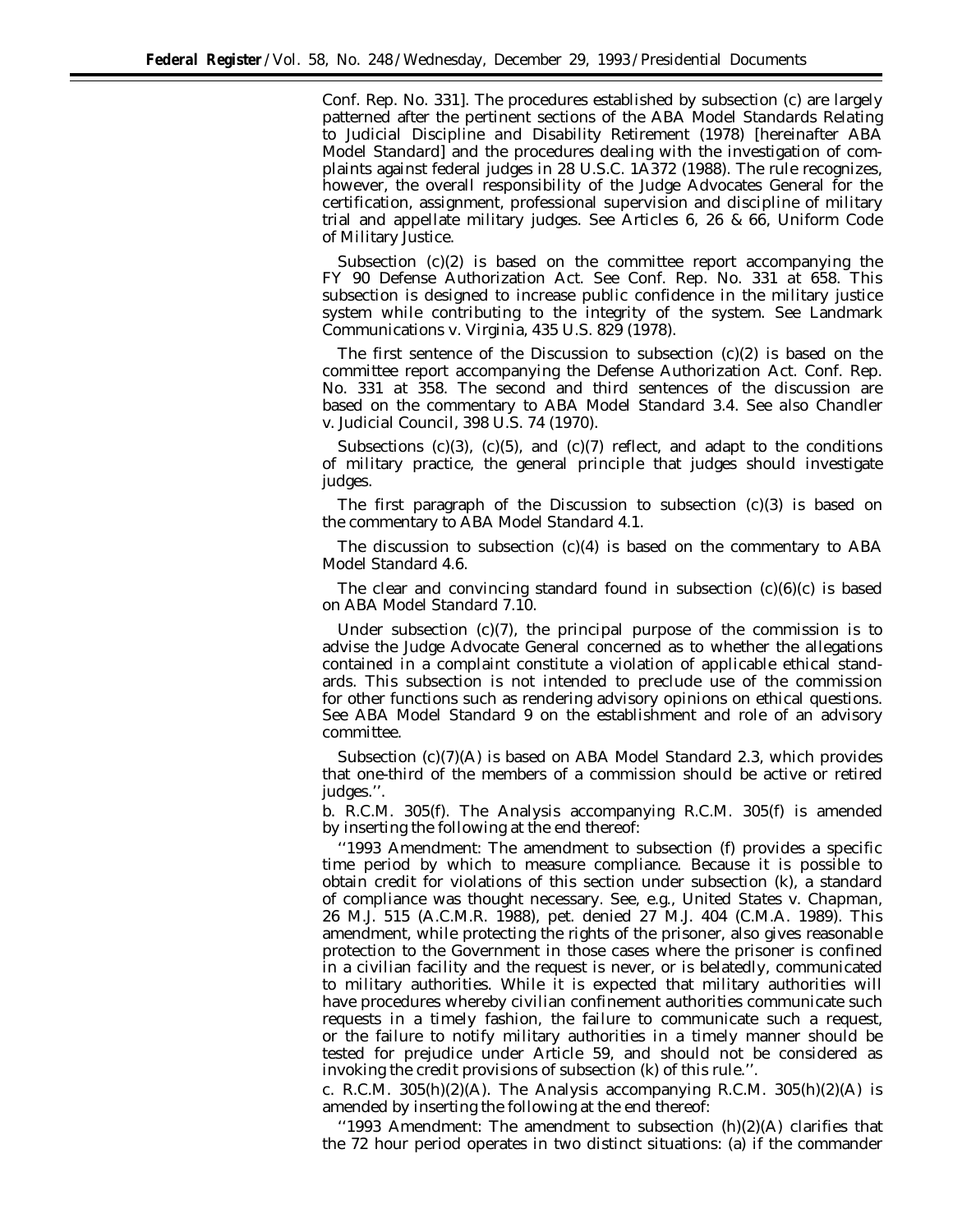orders the prisoner into pretrial confinement, the commander has 72 hours to decide whether pretrial confinement will continue, and (b) if someone other than the prisoner's commander orders the prisoner into pretrial confinement, the prisoner's commander has 72 hours from receipt of a report that the prisoner has been confined to decide whether pretrial confinement will continue.''.

d. R.C.M. 305(i)(1). The Analysis accompanying R.C.M. 305(i)(1) is amended by inserting the following at the end thereof:

''*1993 Amendment*: The amendment to subsection (i)(1) provides that the required review only becomes applicable whenever the accused is confined under military control. For example, if the prisoner was apprehended and is being held by civilian authorities as a military deserter in another state from where the prisoner's unit is located and it takes three days to transfer the prisoner to an appropriate confinement facility, the seven day period under this rule would not begin to run until the date of the prisoner's transfer to military authorities. Any unreasonable period of time that it may take to bring a prisoner under military control should be tested for prejudice under Article 59, and should not be considered as invoking the credit provisions of subsection (k) of this rule absent evidence of bad faith by military authorities in utilizing civilian custody. *But see United States v. Ballesteros,* 29 M.J. 14 (C.M.A. 1989). However, any time spent in civilian custody at the request of military authorities would be subject to pretrial confinement credit mandated by *United States v. Allen*, 17 M.J. 126 (C.M.A. 1984).

The amendment further clarifies the method of calculation to determine if the rule has been violated. *See United States v. DeLoatch*, 25 M.J. 718 (A.C.M.R. 1987); *contra, United States v. New*, 23 M.J. 889 (A.C.M.R. 1987).''. e. R.C.M. 405(i). The Analysis accompanying R.C.M. 405(i) is amended by inserting the following at the end thereof:

''*1993 Amendment*: The amendment to R.C.M. 405(i) makes the provisions of Mil. R. Evid. 412 applicable at pretrial investigations.''.

f. R.C.M. 701(g)(3)(C). The Analysis accompanying R.C.M. 701(g)(3)(C) is amended by inserting the following at the end thereof:

''*1993 Amendment*: The amendment to R.C.M. 701(g)(3)(C), based on the decision of *Taylor v. Illinois*, 484 U.S. 400 (1988), recognizes that the Sixth Amendment compulsory process right does not preclude a discovery sanction that excludes the testimony of a material defense witness. This sanction, however, should be reserved to cases where the accused has willfully and blatantly violated applicable discovery rules, and alternative sanctions could not have minimized the prejudice to the Government. *See Chappee v. Commonwealth of Massachusetts,* 659 F.Supp. 1220 (D. Mass. 1988). The Discussion to R.C.M.  $701(g)(3)(C)$  adopts the test, along with factors the judge must consider, established by the *Taylor* decision.''.

g. R.C.M. 704(e). The Analysis accompanying R.C.M. 704(e) is amended by inserting the following at the end thereof:

''*1993 Amendment*. Subsection (e) to R.C.M. 704 was amended to make the military practice for granting immunity for defense witnesses consistent with the majority rule within the Federal Courts. *United States v. Burns*, 684 F.2d 1066 (2d Cir. 1982), *cert. denied*, 459 U.S. 1174 (1983); *United States v. Shandell*, 800 F.2d 322 (2d Cir. 1986); *United States v. Turkish*, 623 F.2d 769 (2d Cir. 1980), *cert. denied*, 449 U.S. 1077 (1981); *United States v. Thevis,* 665 F.2d 616 (5th Cir. 1982), *cert. denied*, 459 U.S. 825 (1982); *United States v. Pennell*, 737 F.2d 521 (6th Cir. 1984); *United States v. Taylor*, 728 F.2d 930 (7th Cir. 1984); *United States v. Brutzman,* 731 F.2d 1449 (9th Cir. 1984); *McGee v. Crist*, 739 F.2d 505 (10th Cir. 1984); *United States v. Sawyer*, 799 F.2d 1494 (11th Cir. 1986). The amended rule conforms R.C.M. 704(e) with case law requiring the military judge to consider the Government's interest in not granting immunity to the defense witness. *See United States v. Smith*, 17 M.J. 994, 996 (A.C.M.R. 1984), *pet. denied*, 19 M.J. 71 (C.M.A. 1984); *United States v. O'Bryan*, 16 M.J. 775 (A.F.C.M.R. 1983), *pet. denied*, 18 M.J. 16 (C.M.A. 1984).''.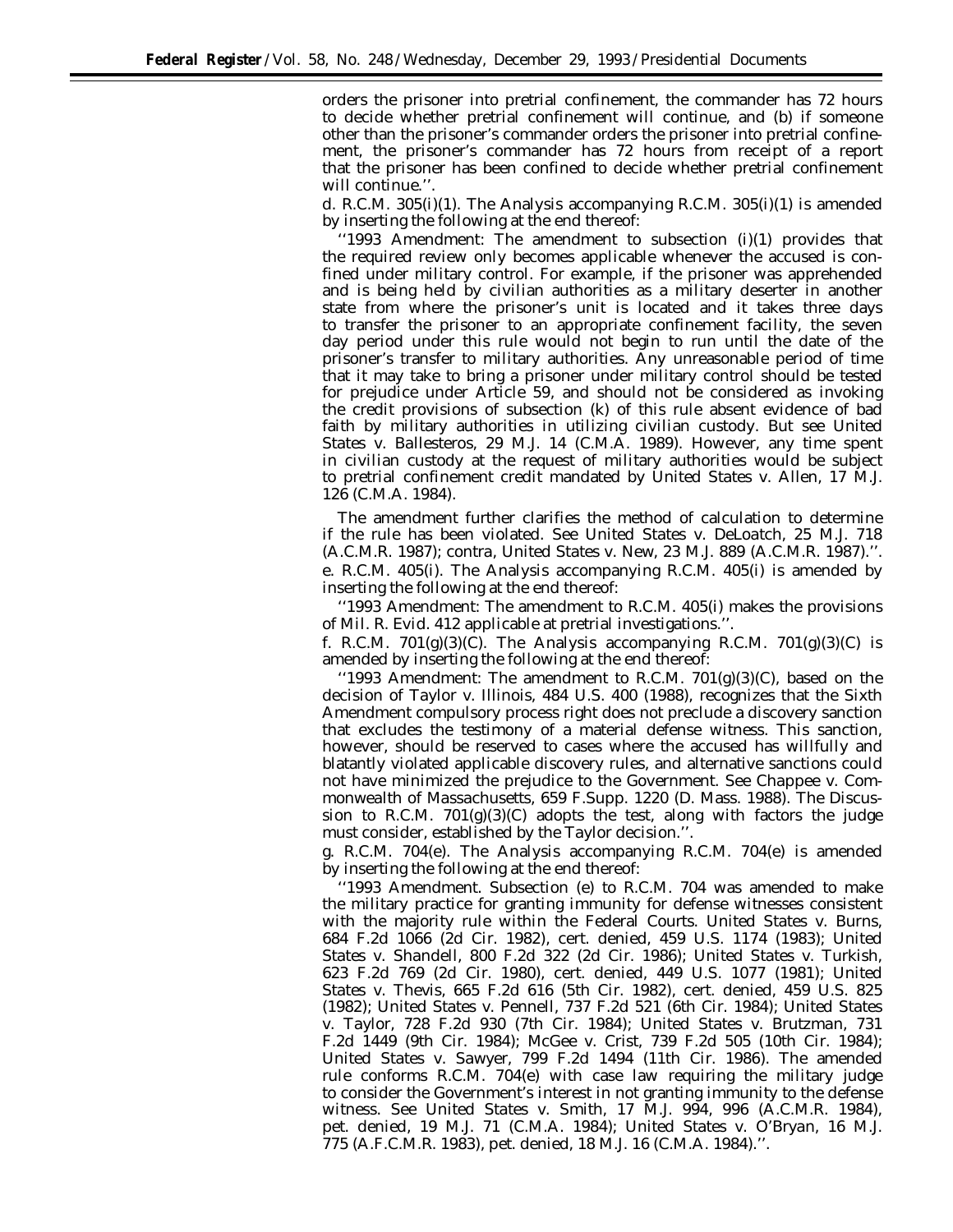The majority rule recognizes that an accused has no Sixth Amendment right to immunized testimony of defense witnesses and, absent prosecutorial misconduct which is intended to disrupt the judicial fact-finding process, an accused is not denied Fifth Amendment due process by the Government's failure to immunize a witness. If the military judge finds that the witness is a target for prosecution, there can be no claim of Government overreaching or discrimination if a grant of immunity is denied. *United States v. Shandell, supra*.

The prior military rule was based on *United States v. Villines, supra*, which had adopted the minority view espoused in *Government of Virgin Islands v. Smith*, 615 F.2d 964 (3d Cir. 1980). This view permitted the court to also immunize a defense witness when the witness' testimony was clearly exculpatory, essential to the defense case and there was no strong Government interest in withholding testimonial immunity. This rule has been sharply criticized. *See, e.g., United States v. Turkish, supra; United States v. Taylor, supra; United States v. Pennel, supra; United States v. Zayas*, 24 M.J. 132, 137 (C.M.A. 1987)(dissenting opinion by Judge Cox).

The current rule continues to recognize that a military judge is not empowered to immunize a witness. Upon a finding that all three prerequisites exist, a military judge may only abate the proceedings for the affected charges and specifications unless the convening authority grants immunity to the witness.''.

h. R.C.M. 910(a)(1). The Analysis accompanying R.C.M. 910(a)(1) is amended by inserting the following at the end thereof:

''*1993 Amendment*: The amendment to R.C.M. 910(a)(1) removed the necessity of pleading guilty to a lesser included offense by exceptions and substitutions. This parallels the amendment to R.C.M. 918(a)(1), allowing a finding of guilty to a named lesser included offense without mandating the use of exceptions and substitutions, made to more closely correspond to verdict practice in federal district courts. *See* Analysis comments for R.C.M.  $918(a)(1)$ .".

i. R.C.M. 918(a)(1). The Analysis accompanying R.C.M. 918(a)(1) is amended by inserting the following at the end thereof:

''*1993 Amendment*: The amendment to R.C.M. 918(a)(1) allows for a finding of guilty of a named lesser included offense of the charged offense, and eliminates the necessity of making findings by exceptions and substitutions. This serves to conform military practice to that used in criminal trials before federal district courts. *See* Fed. R. Crim. P. 31(c); E. Devitt and C. Blackman, **Federal Jury Practice and Instructions**, 18.07 (1977). The practice of using exceptions and substitutions is retained for those cases in which the military judge or court members must conform the findings to the evidence actually presented, *e.g.*, a larceny case in which the finding is that the accused stole several of the items alleged in the specification but not others.''.

j. R.C.M. 920(b). The Analysis accompanying R.C.M. 920(b) is amended by inserting the following at the end thereof:

''*1993 Amendment*: The amendment to R.C.M. 920(b) is based on the 1987 amendments to Federal Rule of Criminal Procedure 30. Federal Rule of Criminal Procedure 30 was amended to permit instructions either before or after arguments by counsel. The previous version of R.C.M. 920 was based on the now superseded version of the federal rule.

The purpose of this amendment is to give the court discretion to instruct the members before or after closing arguments or at both times. The amendment will permit courts to continue instructing the members after arguments as Rule 30 and R.C.M. 920(b) had previously required. It will also permit courts to instruct before arguments in order to give the parties an opportunity to argue to the jury in light of the exact language used by the court. *See United States v. Slubowski*, 7 M.J. 461 (C.M.A 1979); *United States v. Pendry*, 29 M.J. 694 (A.C.M.R. 1989).''.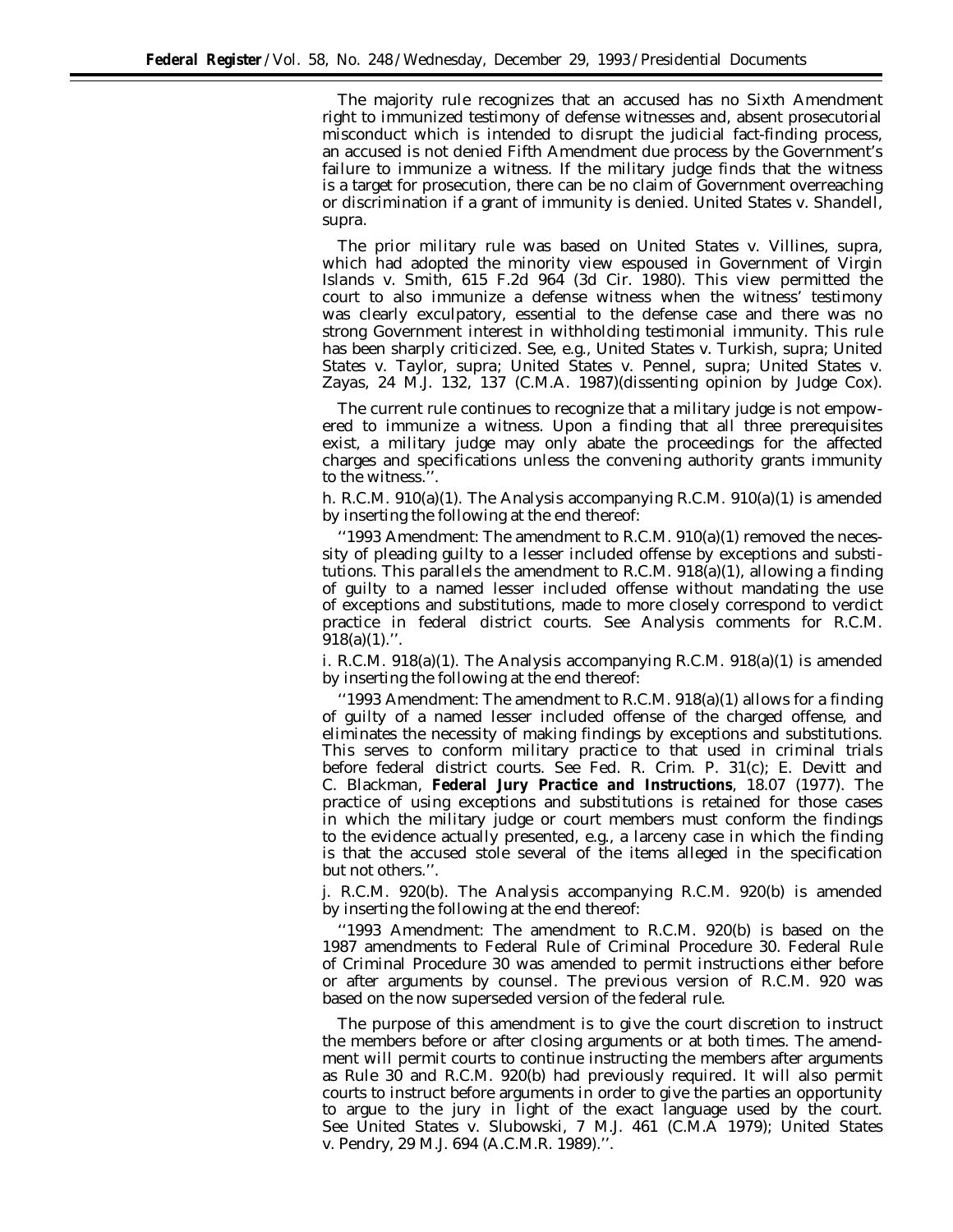k. The Analysis accompanying R.C.M.  $1103(g)(1)(A)$  is amended by inserting the following at the end thereof:

''*1993 Amendment*: Subsection (g)(1)(A) was amended by adding the phrase ''and are subject to review by a Court of Military Review under Article 66'' to eliminate the need to make four copies of verbatim records of trial for courts-martial which are not subject to review by a Court of Military Review. These cases are reviewed in the Office of the Judge Advocate General under Article 69 and four copies are not ordinarily necessary.''. 2. Changes to Appendix 22, the Analysis accompanying the Military Rules of Evidence (Part III, MCM, 1984).

a. The Analysis accompanying M.R.E. 303 is amended by inserting the following at the end thereof:

''*1993 Amendment*: R.C.M. 405(i) and Mil. R. Evid 1101(d) were amended to make the provisions of Mil. R. Evid. 412 applicable at pretrial investigations. These changes ensure that the same protections afforded victims of nonconsensual sex offenses at trial are available at pretrial hearings. *See* Criminal Justice Subcommittee of House Judiciary Committee Report, 94th Cong., 2d Session, July 29, 1976. Pursuant to these amendments, Mil. R. Evid. 412 should be applied in conjunction with Mil. R. Evid. 303. As such, no witness may be compelled to answer a question calling for a personally degrading response prohibited by Rule 303. Mil. R. Evid. 412, however, protects the victim even if the victim does not testify. Accordingly, Rule 412 will prevent questioning of the victim or other witness if the questions call for responses prohibited by Rule 412.''.

b. The Analysis accompanying M.R.E. 311(e)(2) is amended by inserting the following at the end thereof:

''*1993 Amendment*: The amendment to Mil. R. Evid. 311(e)(2) was made to conform Rule 311 to the rule of *New York* v. *Harris,* 495 U.S. 14 (1990). The purpose behind the exclusion of derivative evidence found during the course of an unlawful apprehension in a dwelling is to protect the physical integrity of the dwelling, not to protect suspects from subsequent lawful police interrogation. *See id.* A suspect's subsequent statement made at another location that is the product of lawful police interrogation is not the fruit of the unlawful apprehension. The amendment also contains language added to reflect the ''good faith'' exception to the exclusionary rule set forth in *United States v. Leon*, 468 U.S. 897 (1984), and the ''inevitable discovery'' exception set forth in *Nix v. Williams*, 467 U.S. 431 (1984).''.

c. The Analysis accompanying Mil. R. Evid. 412 is amended by inserting the following at the end thereof:

''*1993 Amendment*. R.C.M. 405(i) and Mil. R. Evid. 1101(d) were amended to make the provisions of Rule 412 applicable at pretrial investigations. Congress intended to protect the victims of nonconsensual sex crimes at preliminary hearings as well as at trial when it passed Fed. R. Evid. 412. *See* Criminal Justice Subcommittee of the House Judiciary Committee Report, 94th Cong., 2d Session, July 1976.''.

d. The Analysis accompanying M.R.E. 505(a) is amended by inserting the following at the end thereof:

''*1993 Amendment*: The second sentence was added to clarify that this rule, like other rules of privilege, applies at all stages of all actions and is not relaxed during the sentencing hearing under M.R.E. 1101(c).''.

e. The Analysis accompanying M.R.E. 505(g) is amended by inserting the following at the end thereof:

''*1993 Amendment*: Subsection (g)(1)(D) was amended to make clear that the military judge's authority to require security clearances extends to persons involved in the conduct of the trial as well as pretrial preparation for it. The amendment requires persons needing security clearances to submit to investigations necessary to obtain the clearance.''.

f. The Analysis accompanying M.R.E. 505(h) is amended by inserting the following at the end thereof: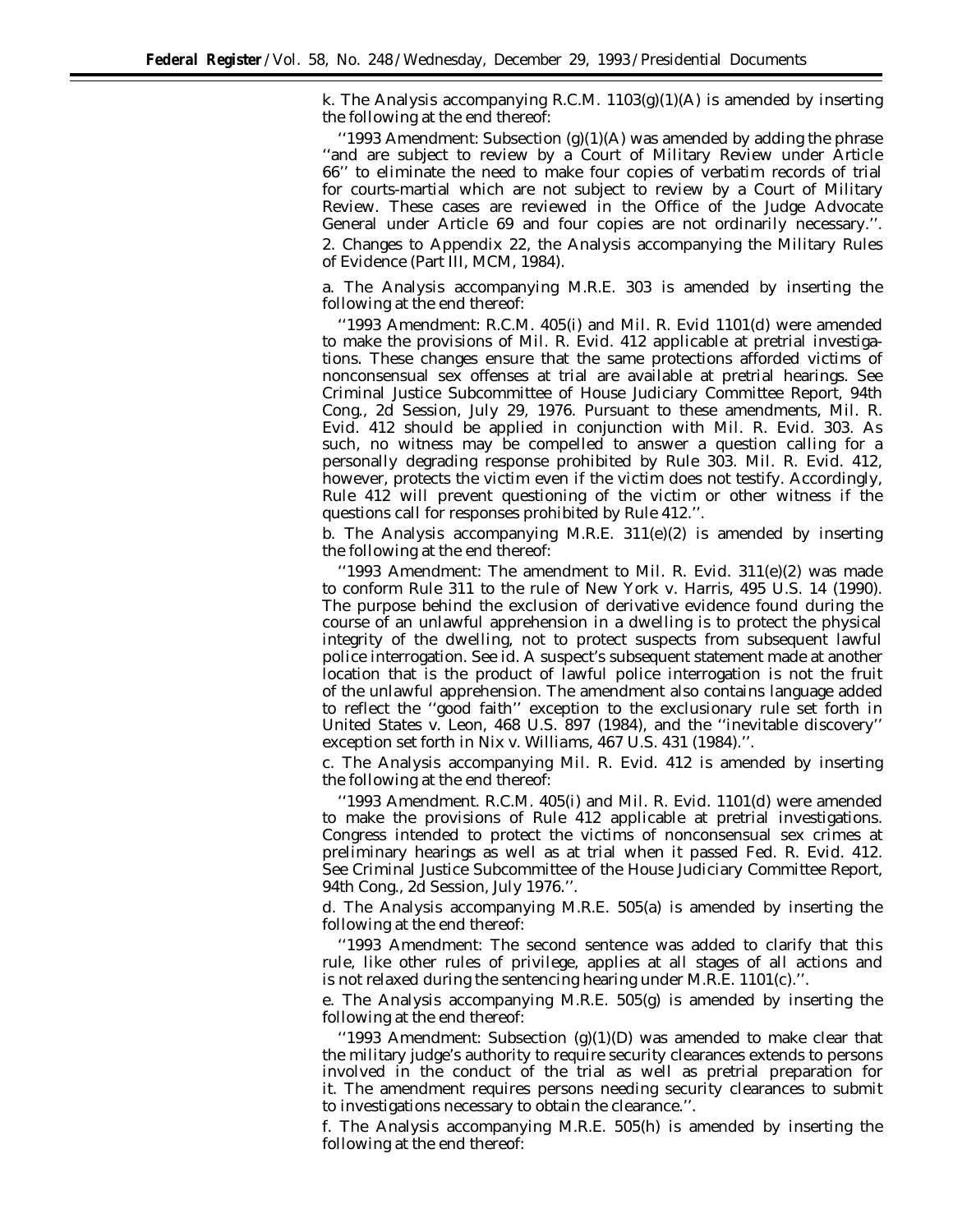''*1993 Amendment*: Subsection (h)(3) was amended to require specificity in detailing the items of classified information expected to be introduced. The amendment is based on *United States v. Collins*, 720 F.2d. 1195 (11th Cir. 1983).''.

g. The Analysis accompanying M.R.E. 505(i) is amended by inserting the following at the end thereof:

''*1993 Amendment*: Subsection (i)(3) was amended to clarify that the classified material and the government's affidavit are submitted only to the military judge. The word ''only'' was placed at the end of the sentence to make it clear that it refers to ''military judge'' rather than to ''examination.'' The military judge is to examine the affidavit and the classified information without disclosing it before determining to hold an in camera proceeding as defined in subsection (i)(1). The second sentence of subsection (i)(4)(B) was added to provide a standard for admission of classified information in sentencing proceedings.''.

h. The Analysis accompanying M.R.E. 505(j) is amended by inserting the following at the end thereof:

''*1993 Amendment*: Subsection (j)(5) was amended to provide that the military judge's authority to exclude the public extends to the presentation of any evidence that discloses classified information, and not merely to the testimony of witnesses. *See generally United States v. Hershey*, 20 M.J. 433 (C.M.A. 1985), *cert. denied*, 474 U.S. 1062 (1986).''.

i. The Analysis accompanying Mil. R. Evid. 609(a) is amended by adding the following at the end thereof:

''*1993 Amendment*. The amendment to Mil. R. Evid. 609(a) is based on the 1990 amendment to Fed. R. Evid. 609(a). The previous version of Mil. R. Evid. 609(a) was based on the now superseded version of the Federal Rule. This amendment removes from the rule the limitation that the conviction may only be elicited during cross-examination. Additionally, the amendment clarifies the relationship between Rules 403 and 609. The amendment clarifies that the special balancing test found in Mil. R. Evid.  $609(a)(1)$ applies to the accused's convictions. The convictions of all other witnesses are only subject to the Mil. R. Evid. 403 balancing test. *See Green v. Bock Laundry Machine Co.*, 490 U.S. 504 (1989).''.

j. The Analysis accompanying Mil. R. Evid. 1101(d) is amended by inserting the following at the end thereof:

''*1993 Amendment*. Mil. R. Evid. 1101(d) was amended to make the provisions of Mil. R. Evid. 412 applicable at pretrial investigations.''.

3. Changes to Appendix 21, the Analysis accompanying the punitive articles (Part IV, MCM, 1984).

a. The Analysis accompanying paragraph 37c, Part IV, is amended by inserting the following at the end thereof:

''*1993 Amendment*. Paragraph c was amended by adding new paragraphs (10) and (11). Subparagraph (10) defines the term ''use'' and delineates knowledge of the presence of the controlled substance as a required component of the offense. *See United States v. Mance*, 26 M.J. 244 (C.M.A. 1988). The validity of a permissive inference of knowledge is recognized. *See United States v. Ford*, 23 M.J. 331 (C.M.A. 1987); *United States v. Harper*, 22 M.J. 157 (C.M.A. 1986). Subparagraph (11) precludes an accused from relying upon lack of actual knowledge when such accused has purposefully avoided knowledge of the presence or identity of controlled substances. *See United States v. Mance, supra* (Cox, J., concurring). When an accused deliberately avoids knowing the truth concerning a crucial fact (i.e., presence or identity) and there is a high probability that the crucial fact does exist, the accused is held accountable to the same extent as one who has actual knowledge. *See United States v. Newman*, 14 M.J. 474 (C.M.A. 1983). Subsection (11) follows federal authority which equates actual knowledge with deliberate ignorance. *See United States v. Ramsey*, 785 F.2d 184 (7th Cir.), *cert. denied*, 476 U.S. 1186 (1986).''.